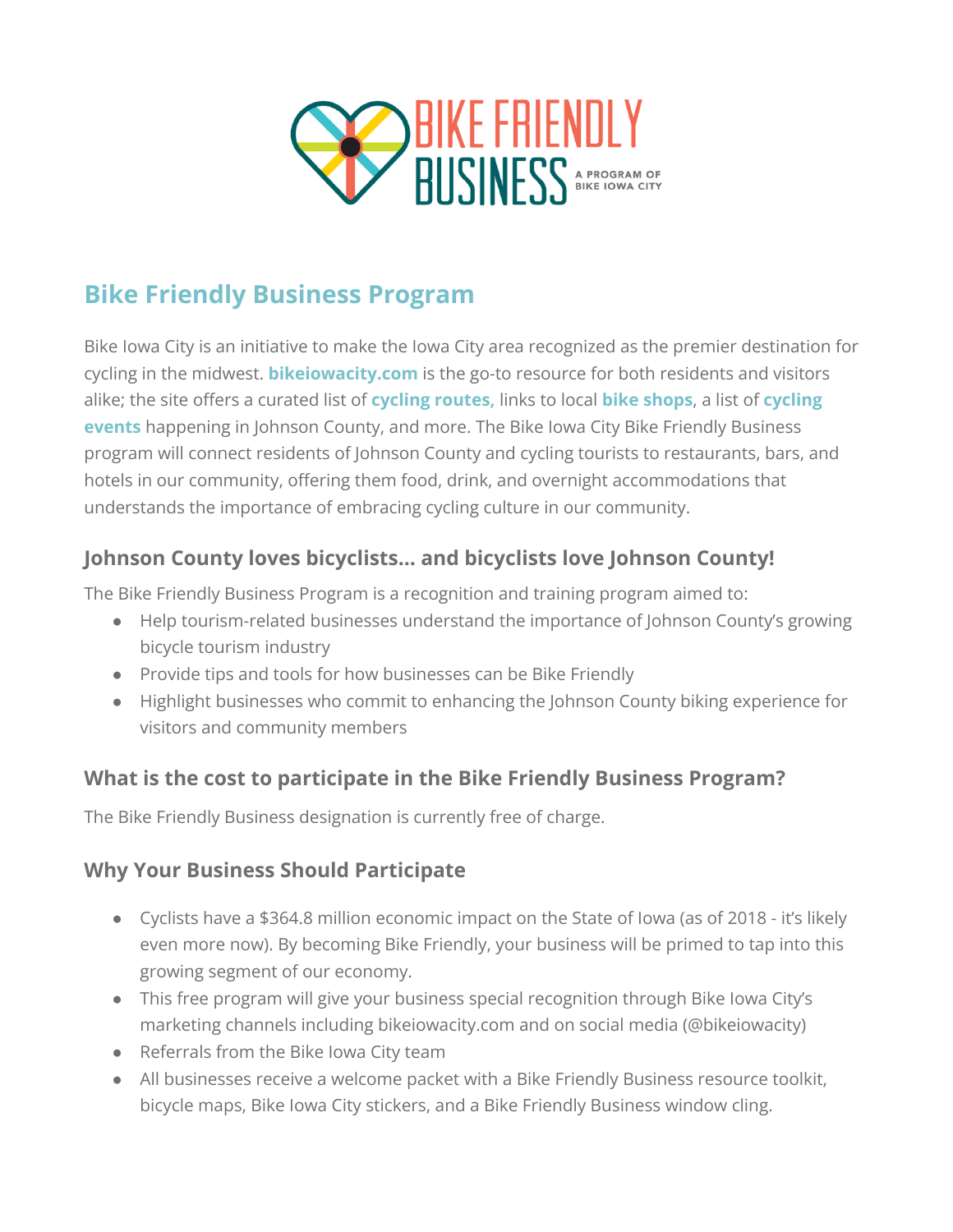

## **Program Requirements**

To become a Bike Friendly Business, you must meet the following criteria in the areas of Bike Enthusiasm and Knowledge, Water Refills, Storage, and Bicycle Repair and Maintenance

## **Bike Enthusiasm and Knowledge (2 of 4)**

- $\Box$  Staff are aware of the basic needs of cyclists and can provide community members and cycling tourists with local information (i.e. provide directions or direct them to bikeiowacity.com)
- $\Box$  We have a bicycle trail map displayed or have trail maps available for cyclists to take
- $\Box$  We offer incentives and discounts to bicyclists
- $\Box$  We participate in Bike Month each May (i.e. host an event, attend an event, promote the month at your business and on social media)

#### **Water Refills (1 of 2)**

- $\Box$  A water jug or water fountain is supplied for self-service
- $\Box$  Staff will fill water bottles upon request

#### **Storage**

Businesses (1 of 2)

- $\Box$  We have bike racks out in front of the building
- $\Box$  We have bike hooks to hang bikes safely

#### Hotels (1 of 2)

- $\Box$  We allow guests to store their bikes in their rooms
- $\Box$  We offer a locked room for bike storage or have a secure garage available for bike storage